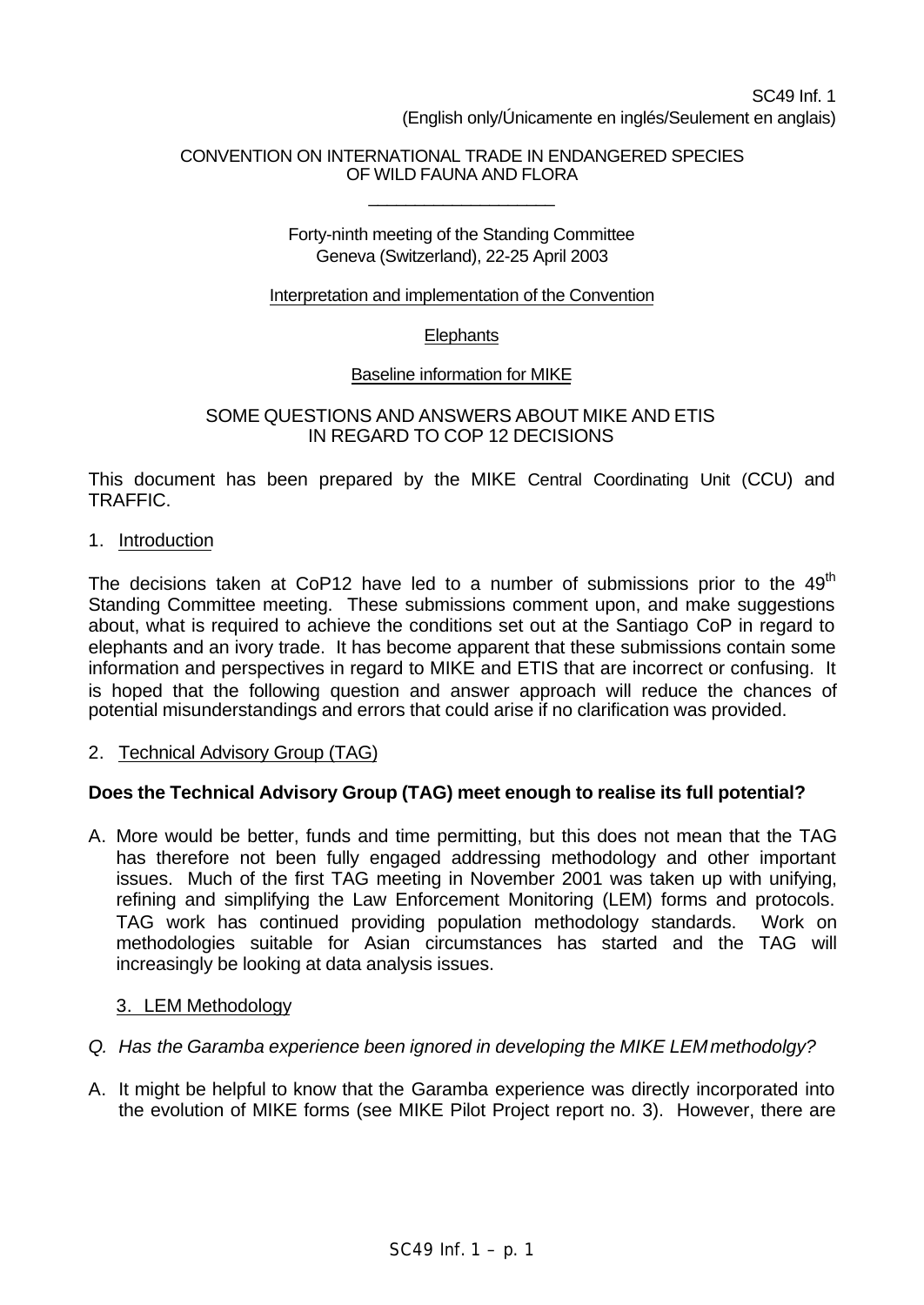several fundamental misconceptions embedded for example in the IFAW paper<sup>1</sup>. It is an essential feature of MIKE that it is, as much as possible, a standardised process. This is what the range states specifically requested, otherwise how does MIKE build up patterns of what is occurring across borders, within sub-regions, etc.

Even so, MIKE forms as such, have not been imposed or substituted where existing LEM forms exist. What has been agreed, in those situations, is the need to harmonise such forms so that field staff have only one set to handle, as long as the needed information is available. This is exactly what has happened at Garamba, where ICCN staff (not MIKE staff) undertook a harmonisation process. To suggest that MIKE has required law enforcement systems to change, and thus reduce the protection effort or prevent its optimisation, is simply false. The whole essence of MIKE has been to promote the monitoring of existing effort and law enforcement patterns. Nor is there any suggestion in MIKE of not using existing information, wherever possible.

# *Q. Should incentives be paid to produce MIKE LEM or other information?*

- A. It is absolutely crucial to keep in mind that the MIKE programme was initiated by the range states so that information would be available for every range state through the improvement of the institutional capacity of that range state to achieve this in a long term routine manner. Indeed the range states reinforced these points by the revisions adopted for Resolution Conf. 10.10 at CoP11 and CoP12. It has therefore been an absolutely fundamental policy of MIKE that it would not pay any wildlife agency staff bonuses, incentives, etc. to undertake MIKE work, as this work is intended to be part of the normal routine of such staff. Furthermore, MIKE's first objective is to produce, for example, LEM information using existing manpower. The case for not paying incentives is strengthened by very recent experience, where incentives have stopped due to projects coming to an end, leading to a cessation of patrols, which fully demonstrates the validity of the MIKE policy. This policy does not argue with the situation prevailing in countries such as DR Congo, where no salaries have been available, that some incentive scheme may have been merited. But to argue that because Garamba pays incentives, all MIKE site staff should receive such incentives in order to improve LEM reporting contradicts the MIKE mandate. Furthermore, Garamba still faces the dilemma of what will happen to patrolling when the current project finishes. It is not unreasonable to suggest that, for Garamba, the issue has been merely postponed and the issue of sustainability remains unresolved in the long term.
- *Q. Is the LEM approach adequate for forest situations and unprotected areas?*

ł

A. The claim that LEM is insufficient to handle forest situations or the Samburu/Laikipia (Kenya) situation is also misleading. It would be correct to say that patrolling as a method of LEM may be inadequate in those situations, but the whole approach to using local information networks as an LEM approach has been fully encouraged under the MIKE process. New methodologies will continue to be explored, as the intention is to keep on improving MIKE, but that is an ongoing process and does not negate current

<sup>&</sup>lt;sup>1</sup> March 2003. Defining and Implementing Conditions for the Proposed Sale of Ivory from Botswana, Namibia and South Africa as Approved by CoP XII of CITES. IFAW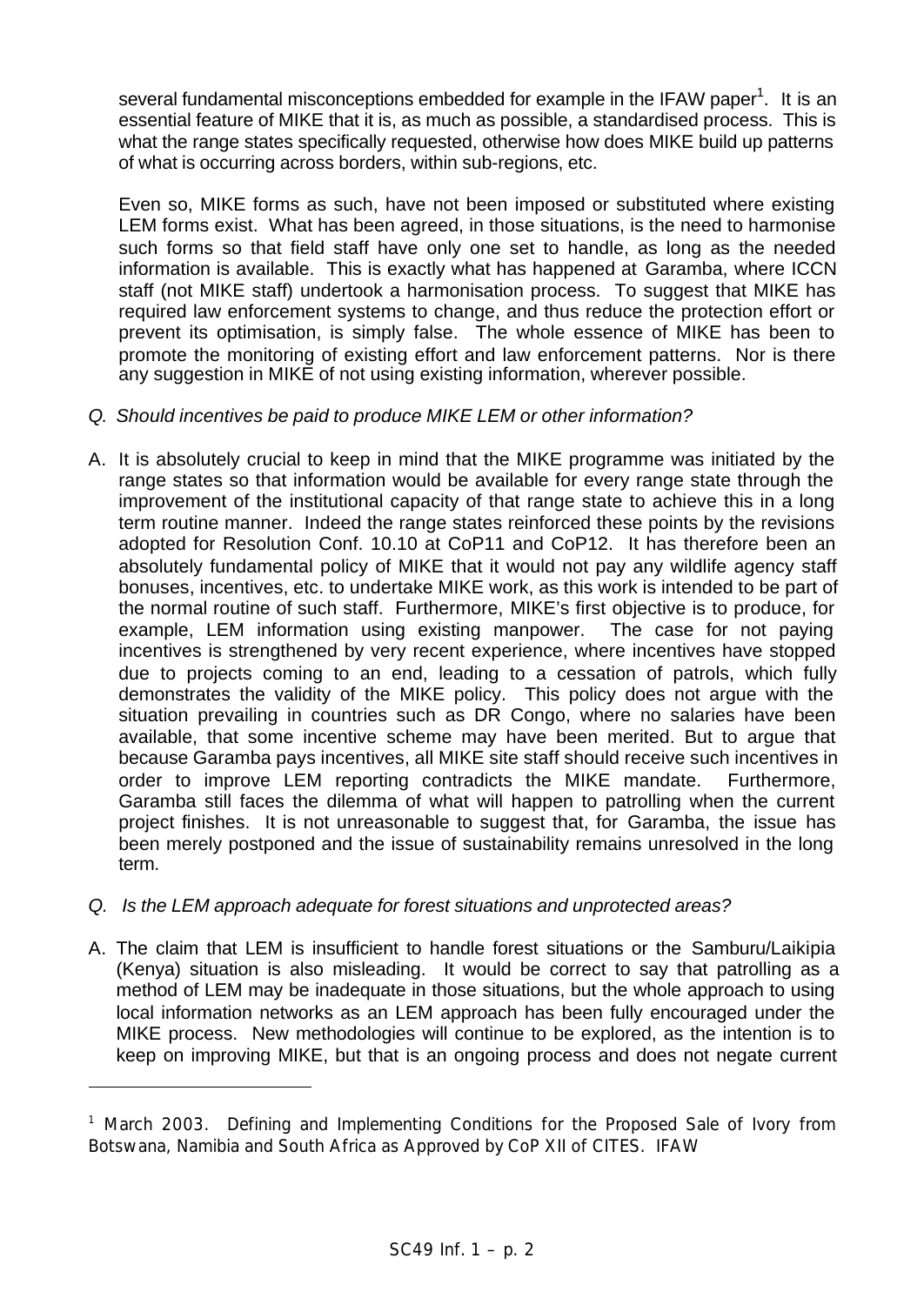approaches. Obviously where information is not being derived from patrols, then the measure of effort is more complex. But the TAG is actively addressing this issue.

*Q. Should countries have selected sites with lower poaching levels compared to other sites?*

- A. To criticise MIKE in terms of site selection covering some low poaching areas, etc. misses another fundamental point. The essence of MIKE is to look at the factors influencing elephant trends. It would increase the bias if we did not have sites with different characteristics, otherwise how will MIKE be able to do site comparisons and determine why poaching may be less in one site compared to another. The bias in some areas in regard to protected area coverage has been fully recognised and is being addressed. For example, because a site is defined as a protected area does not preclude the extension of the monitoring effort into adjacent areas which are not afforded the same degree of protection.
- 4. Population Surveys
- *Q. Are dung counts an appropriate methodolgy?*
- A. There is certainly a perception that the dung count methodology is controversial, but it should be recognised that all survey methods have built-in limitations of one kind or another. It is correct to say that dung count methodologies are evolving and improvements continue to be made. This evolution is under TAG scrutiny, including setting up a working group to take the method forwards. However, it is not just a claim that dung counts can match aerial survey for precision and variance. There are published refereneces. The counts do need to be of good quality, but MIKE is already working to guidelines which set minimum standards. The fact that the method is based on sampling indirect indices does not in itself make the method inappropriate. But it is also correct to say that MIKE is not advocating dung counts as the only method to be considered for forest sites.
- 5. Data Analysis
- *Q. Can MIKE staff adequately undertake data analysis in the field?*
- A. It is suggested that data analysis will be a problem because of the lack of scientifically trained field staff and because desk top computers can not be run by solar power. Surely it is now widely accepted that computer skills and usage do not require a high degree of scientific or academic training. It is presumably suggested that desk tops are not suitable for solar, because they use more power than laptops. The reason that flat back monitors are being provided is because they use 40% less power than conventional monitors, but even then, this is the first time that there has been a suggestion that desk tops can not be run by solar power.
- 6. MIKE and ETIS
- *Q. How well linked are MIKE and ETIS?*
- A. The issue of linkages between ETIS and MIKE is important. It has always been the objective to achieve as much linkage as possible. This can be best achieved through several processes. The first relies on range states taking full responsibility to contribute the required information to both systems. The second is to use the two systems to